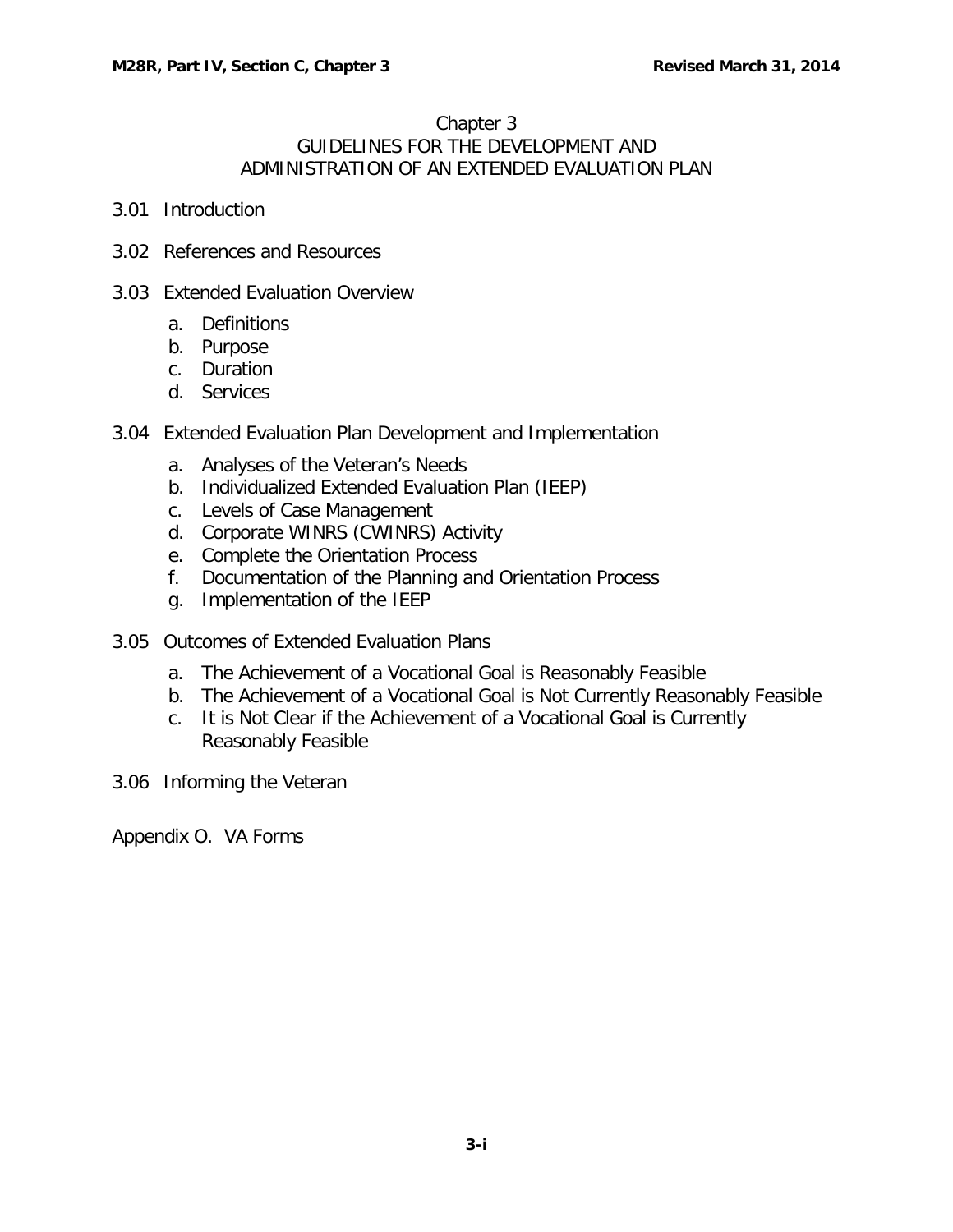## Chapter 3 GUIDELINES FOR THE DEVELOPMENT AND ADMINISTRATION OF AN EXTENDED EVALUATION PLAN

## <span id="page-1-0"></span>3.01 Introduction

The Department of Veterans Affairs (VA) Vocational Rehabilitation and Employment (VR&E) program provides all applicants with an initial evaluation to determine entitlement to services and to identify the services necessary for the applicant to reach his/her goal. In instances where it is not immediately clear if the achievement of a vocational goal is currently reasonably feasible, VR&E provides a period of extended evaluation. During this period, the Vocational Rehabilitation Counselor (VRC) and Veteran develop a plan of services designed to determine feasibility. This chapter will provide information on the laws and regulations that govern the delivery of extended evaluation plans, an overview of the extended evaluation process, steps in the development and administration of an extended evaluation plan and procedural guidance on the delivery of rehabilitation services.

<span id="page-1-1"></span>3.02 References and Resources

| Laws:           | 38 United States Code (U.S.C.) 3101<br>38 U.S.C. 3104<br>38 U.S.C. 3105<br>38 U.S.C. 3106<br>38 U.S.C. 3111                                                                                                                                     |
|-----------------|-------------------------------------------------------------------------------------------------------------------------------------------------------------------------------------------------------------------------------------------------|
| Regulations:    | 38 Code of Federal Regulations (CFR) 21.35<br>38 CFR 21.53<br>38 CFR 21.57<br>38 CFR 21.74<br>38 CFR 21.86<br>38 CFR 21.188<br>38 CFR 21.266<br>38 CFR 21.362<br>38 CFR 21.364<br>38 CFR 21.420                                                 |
| VA Forms (VAF): | VAF 119, Report of Contact<br>VAF 28-0957, Vocational Rehabilitation Guidelines and<br><b>Debt Prevention</b><br>VAF 28-1902b, Counseling Record - Narrative Report<br>VAF 28-1902n, Counseling Record - Narrative Report<br>(Supplement Sheet) |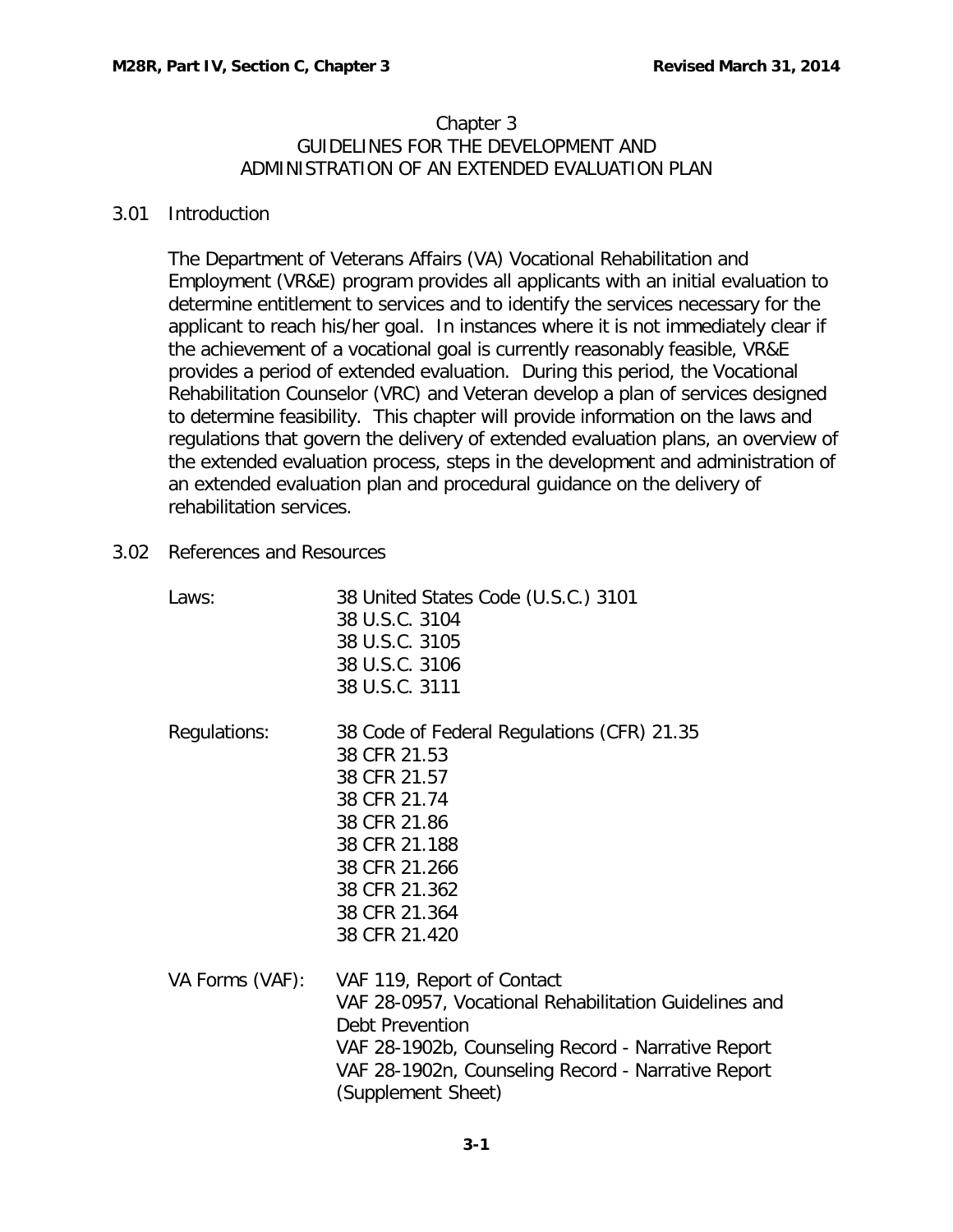VAF 28-8872, Rehabilitation Plan VAF 28-8872a, Rehabilitation Plan - Continuation Sheet VAF 4107, Your Right to Appeal Our Decision

- <span id="page-2-1"></span><span id="page-2-0"></span>3.03 Extended Evaluation Overview
	- a. Definitions

38 U.S.C. 3101 and 38 CFR 21.35 provide definitions to the most commonly used terms in the VR&E program. The terms most commonly used in the delivery of an extended evaluation plan are:

1. Serious Employment Handicap (SEH)

SEH is defined as a significant impairment of a Veteran's ability to prepare for, obtain or retain employment consistent with his/her abilities, interests and aptitudes.

2. Vocational Goal

A vocational goal is defined as gainful employment that is consistent with the Veteran's abilities, aptitudes and interests.

3. Achievement of a Vocational Goal

The VRC must determine if the achievement of a vocational goal is feasible based on the findings from the initial evaluation. There are two possible outcomes:

- (a) The achievement of a vocational goal is reasonably feasible when the effects of the Veteran's disability(ies), both service and non-serviceconnected, do not prevent the Veteran from pursuing a Vocational Rehabilitation program and becoming gainfully employed in a suitable occupation.
- (b) The achievement of a vocational goal is not currently reasonably feasible when the effects of the Veteran's disability(ies), both service and non-service-connected, prevent the Veteran from pursuing a vocational goal, or the effects of the disability(ies) are expected to worsen within the period needed to achieve a vocational goal.
- <span id="page-2-2"></span>b. Purpose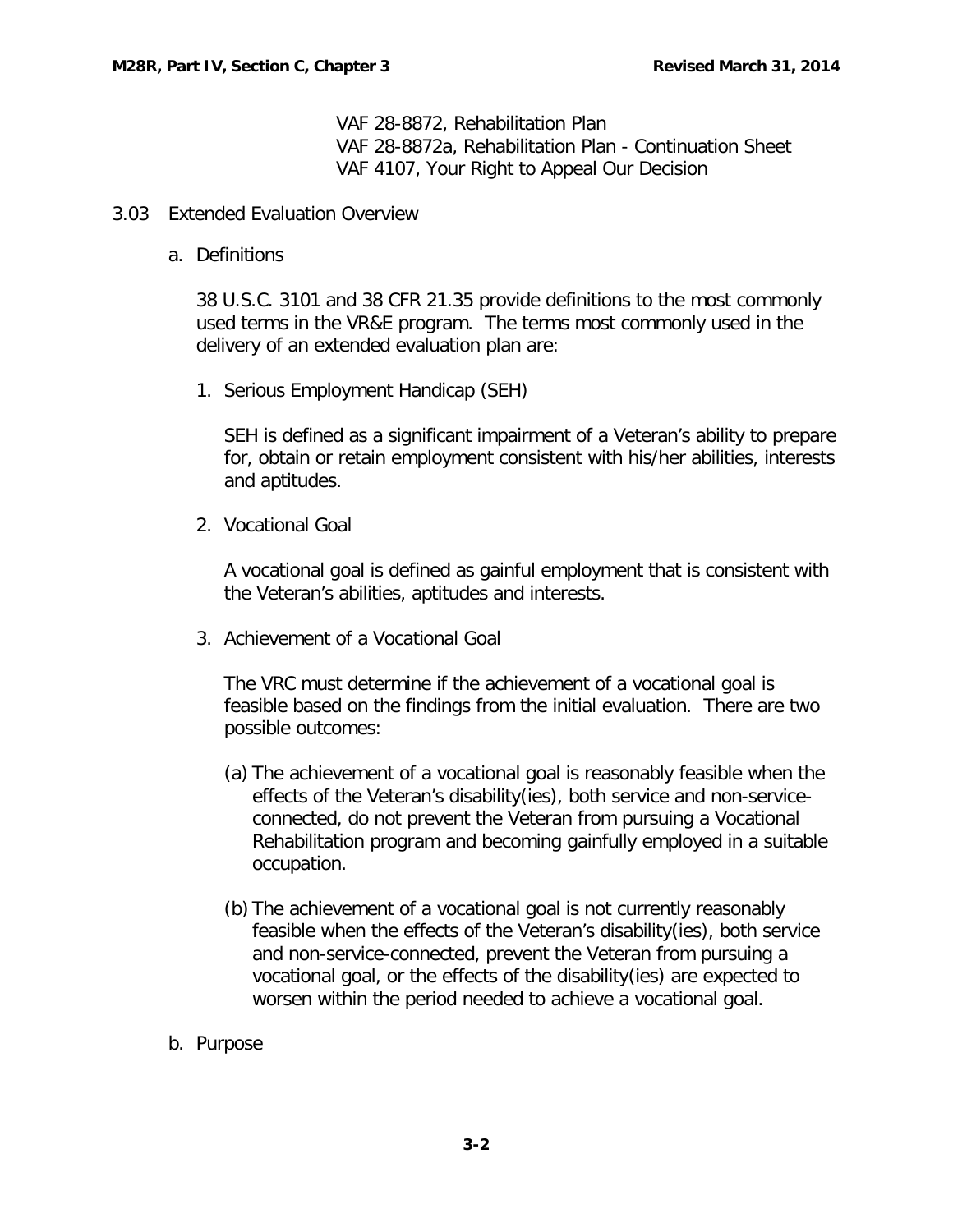38 CFR 21.57 states that the purpose of an extended evaluation is to determine whether it is currently reasonably feasible for a Veteran with an SEH to achieve a vocational goal. The VRC makes the determination that a period of extended evaluation is necessary when feasibility cannot readily be determined based on the information obtained in the initial evaluation.

<span id="page-3-0"></span>c. Duration

Per 38 U.S.C. 3105 and 38 CFR 21.74, extended evaluations must be at least two weeks long, but may not exceed 12 months unless a longer period is necessary to determine whether achievement of a vocational goal is reasonably feasible. The VRC can approve the initial 12-month extended evaluation period, but the VR&E Officer must approve any extensions of that period. Up to two additional six-month periods of extended evaluation may be approved if there is reasonable certainty that the feasibility of achieving a vocational goal can be determined during this period. Any request for an extension beyond the basic period of 12 months must be justified by a discussion of the Veteran's circumstances and the issues related to the feasibility of achieving a vocational goal. This justification must be documented in narrative form on VAF 28-1902b, Counseling Record - Narrative Report, or VAF 28-1902n, Counseling Record - Narrative Report (Supplemental Sheet) and placed on the right side of the Veteran's Counseling/Evaluation/Rehabilitation (CER) folder. See Appendix O, VA Forms, for information on how to access VAFs.

It is important to note that Veterans who served during Operation Iraqi Freedom (OIF) and/or Operation Enduring Freedom (OEF) can be provided with an initial extended evaluation plan of 18 months if the severity of the Veteran's disabilities warrants additional time to make the determination of feasibility. VR&E Officer concurrence is required. These types of plans require that the following information be documented on VAF 28-1902b or VAF 28-1902n and placed on the right side of the CER folder:

- Veteran's Name and Social Security Number (SSN)
- Station Number
- Case Manager Number
- Date the Individualized Extended Evaluation Plan (IEEP) is signed
- Number of months of planned service under the IEEP
- All independent living (IL) services as a part of the IEEP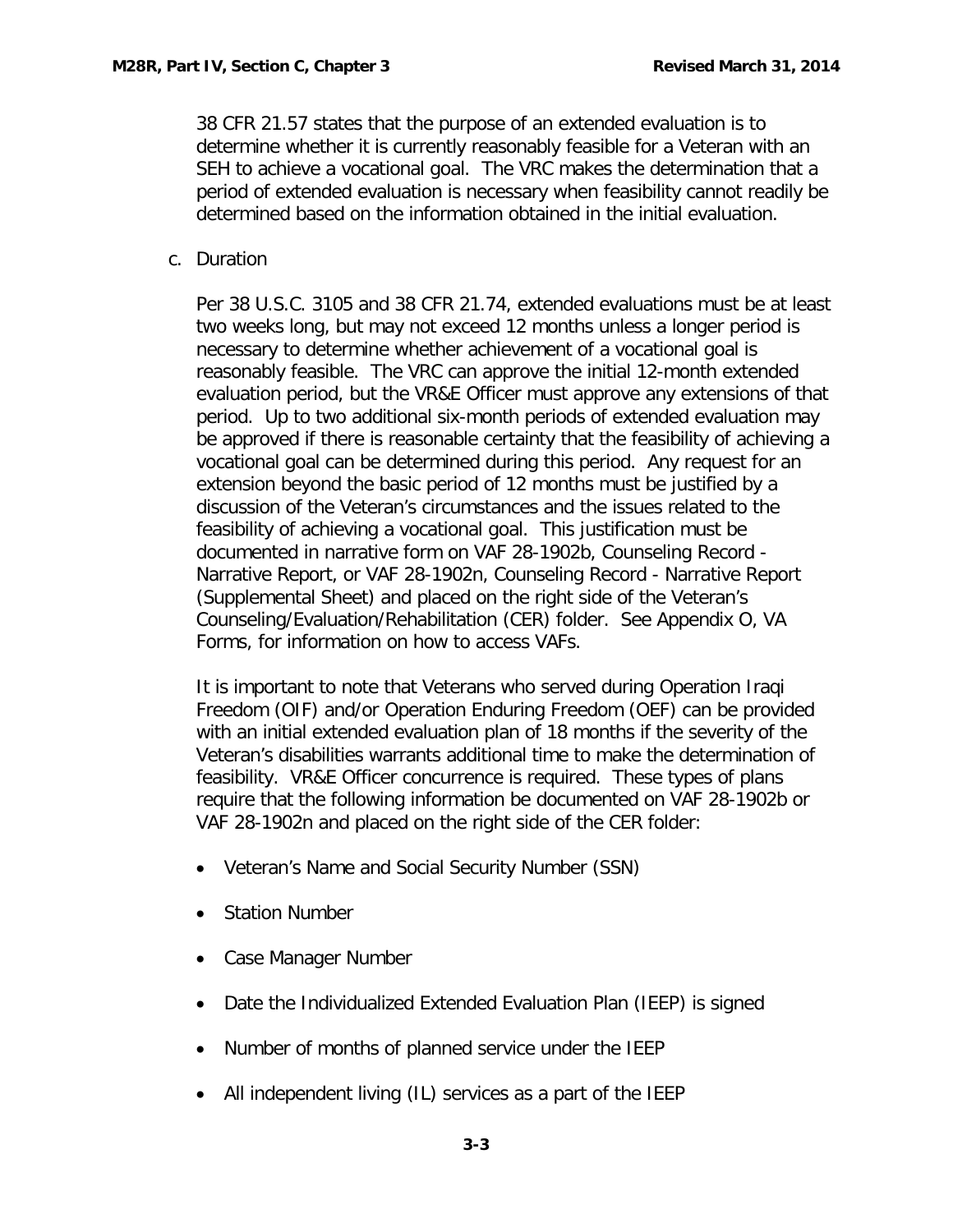- Was the individual on active duty when the IEEP was signed
- Was the individual hospitalized at a military treatment facility when the IEEP was signed
- <span id="page-4-0"></span>d. Services

Services approved under an extended evaluation plan must logically contribute to determining whether the Veteran meets the conditions of feasibility. 38 U.S.C. 3104 outlines the services provided during a rehabilitation program administered by VR&E. A variety of services are available for use during an extended evaluation, to include:

- 1. Diagnostic and Evaluative Services
	- Assessment of physical limitations and abilities
	- Assessment of cognitive limitations and abilities
	- Aptitude testing
	- Mental health services
	- Assistive technology assessment
- 2. Services to Improve the Veteran's Ability to Attain a Vocational Goal
	- Situational assessments
	- Work hardening
	- VA work-study
	- Volunteer activities
	- Compensated Work Therapy (CWT)
- 3. Services to Improve the Veteran's Ability to Achieve Maximum Independence in Daily Living
	- Occupational therapy
	- Physical therapy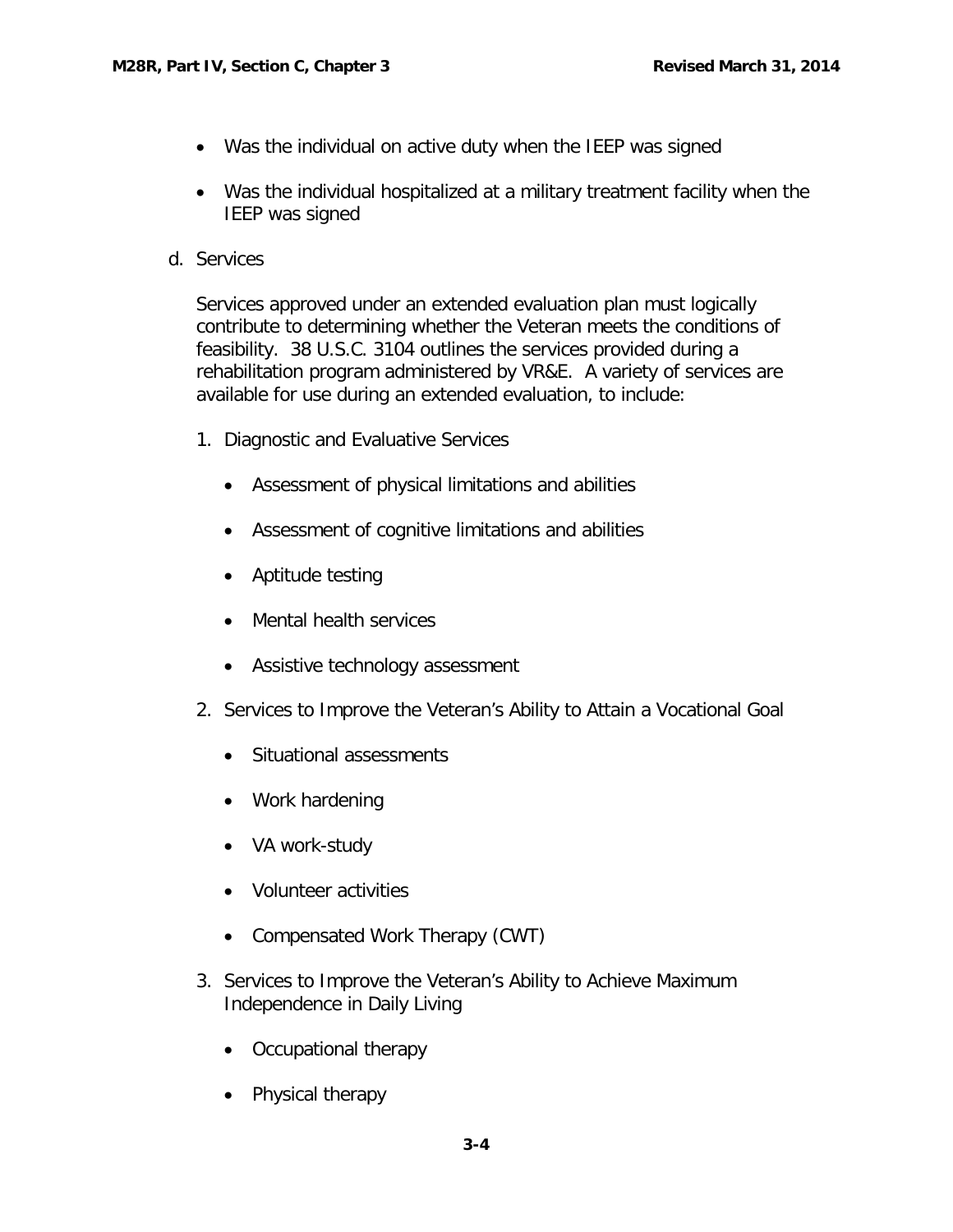- IL needs assessment
- Assistive technology assessment
- 4. Academic Programs

Academic coursework may be an appropriate part of an extended evaluation plan, but services cannot consist solely of academic programs. In general, the IEEP should consist of no more than one term of academic coursework. However, one additional academic term may be approved if the reason for the additional term is not solely for the purpose of determining academic potential. When considering if an additional academic term is appropriate, the VRC must:

- Determine that additional diagnostic and/or evaluative services are needed
- Ensure that the second academic term is authorized in conjunction with these additional diagnostic and/or evaluative services
- Address all feasibility concerns during the second academic term
- Submit written documentation regarding the need for additional services that specifies how the additional services will assist in the determination of feasibility
- Obtain concurrence from the VR&E Officer
- 5. Subsistence Allowance

Per 38 CFR 21.266, a Veteran participating in an extended evaluation program can receive a subsistence allowance. The allowance is paid in accordance to 38 CFR 21.260.

6. Supplies

Supplies are furnished to enable an individual to pursue rehabilitation and achieve the goals of his/her program. Supplies include books, tools and other supplies and equipment which VA determines are necessary for the completion of the rehabilitation program. See 38 CFR 21.210 and M28R.V.A.4 for additional information on furnishing supplies.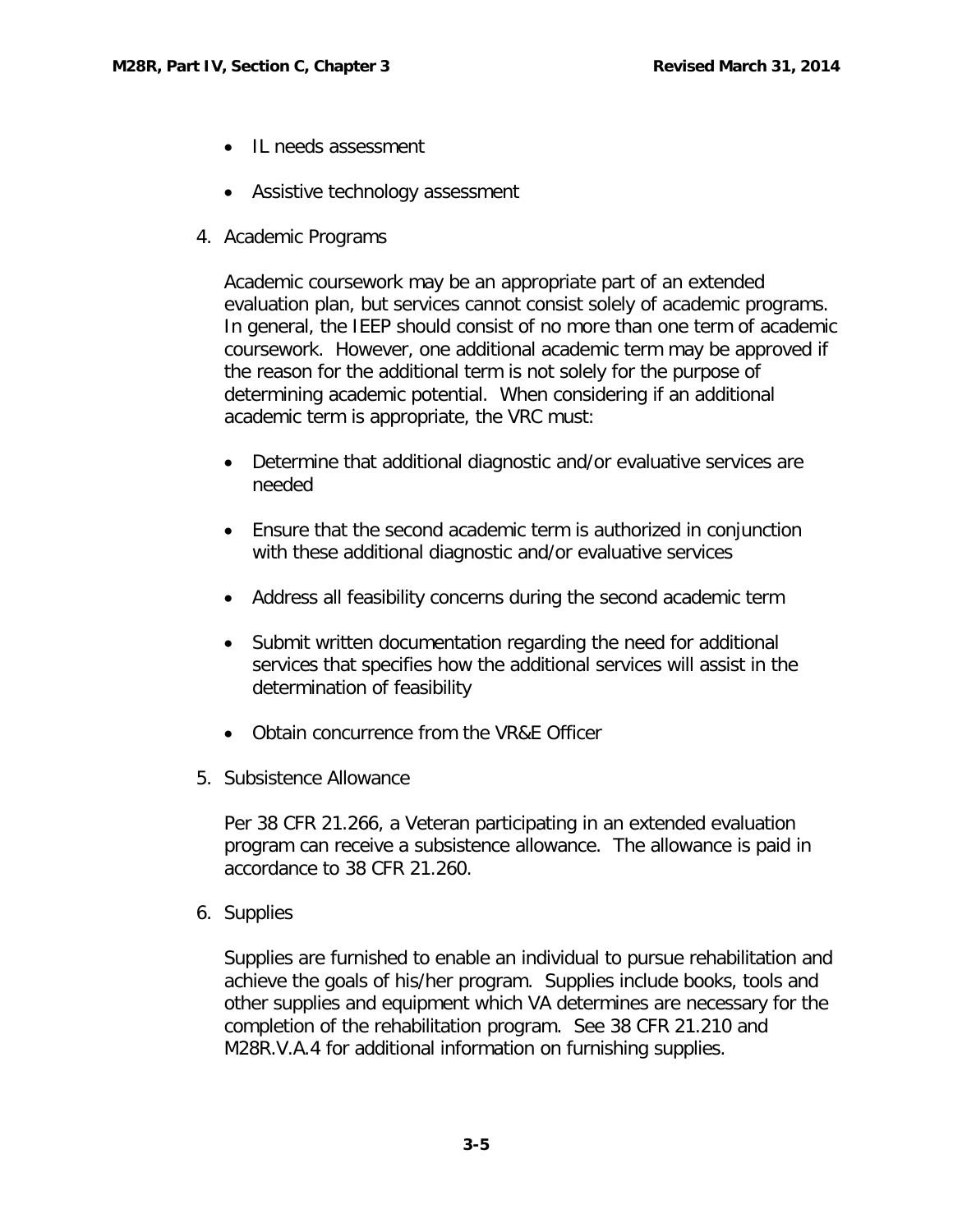<span id="page-6-0"></span>3.04 Extended Evaluation Plan Development and Implementation

The following information outlines the development of an extended evaluation plan.

<span id="page-6-1"></span>a. Analyses of the Veteran's Needs

Using information gathered during the initial evaluation, and in collaboration with other service providers, analyses of the following factors are conducted to determine the services needed to assist with the determination of feasibility:

- Functional capacity/limitations
- Work tolerance
- IL needs
- Education/training needs
- <span id="page-6-2"></span>b. Individualized Extended Evaluation Plan (IEEP)

All rehabilitation plans have common elements, but the VRC must individualize the elements to fit the Veteran's identified needs. The elements of an IEEP are:

1. Program Goal

Per 38 CFR 21.86, the program goal for an IEEP is to determine if the achievement of a vocational goal is currently reasonably feasible. If possible, a specific occupational goal or occupational cluster and a threedigit Dictionary of Occupational Titles (DOT) code are included. However, if the VRC is utilizing a fast track IEEP, or if the goal is not clearly defined, the use of DOT code 999 is permissible.

2. Intermediate Objectives

Intermediate objectives identify secondary goals that contribute directly to the achievement of the program goal. Per 38 CFR 21.86, the intermediate objectives for an IEEP must relate to the issues/questions that have to be resolved for the VA to determine the current reasonable feasibility of achieving a vocational goal. The VRC must ensure that each objective:

• Is clear and easily understood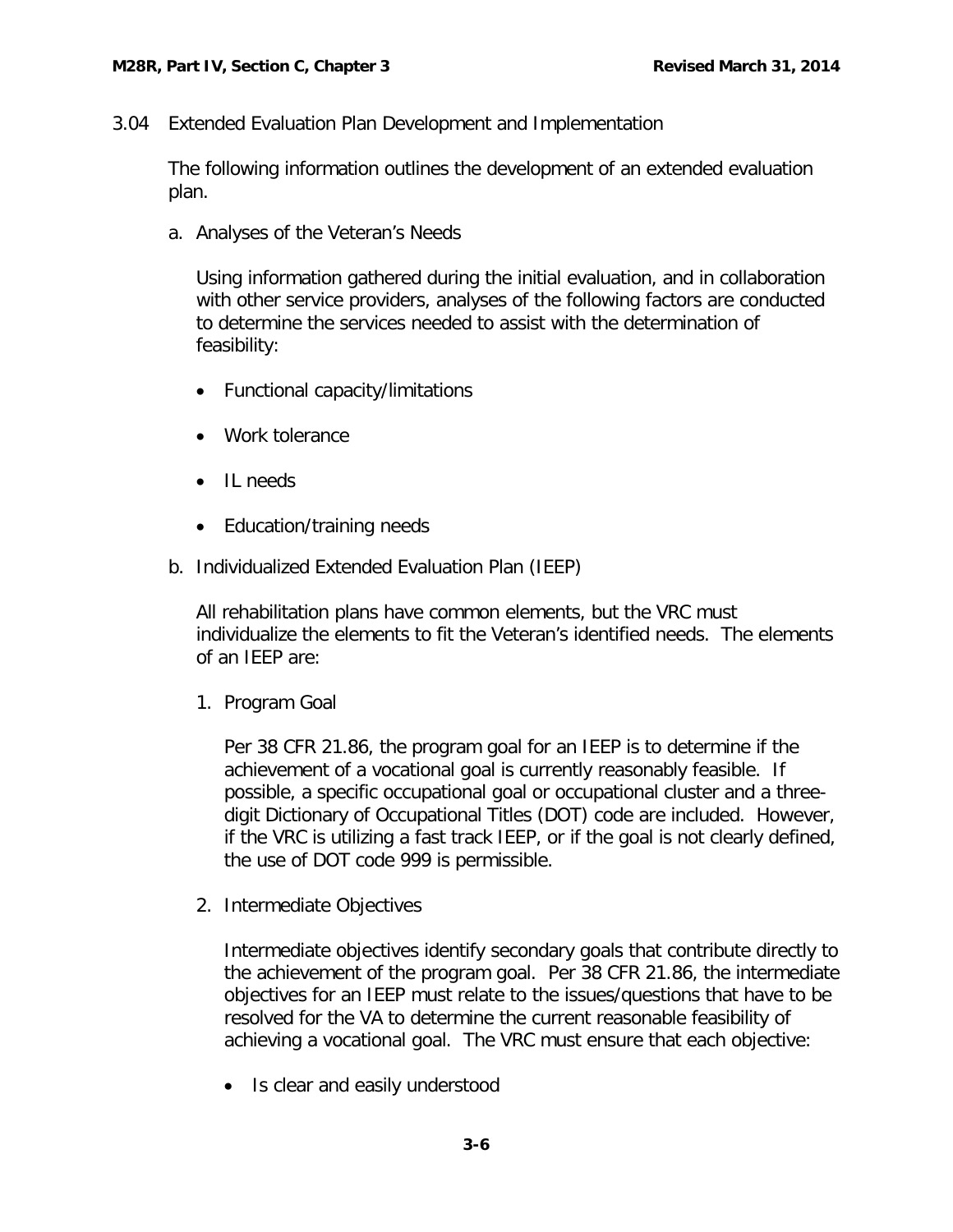- Relates to achieving the goal
- Is observable and can be evaluated
- Has a measurable outcome
- 3. Anticipated Completion Date

An anticipated completion date helps track progress toward the goal and keeps the plan moving forward. It also informs the VRC and the Veteran of the time frame in which services will be provided.

4. Services

There are a number of services that can be provided during an IEEP. See section 3.03d of this chapter for examples of these services.

The description of documented services must be:

- Specific and detailed
- Clear and unmistakable as to their relationship to a particular intermediate objective
- 5. Duration of Services

Duration of services specifies a start and end date for each intermediate objective.

6. Service Providers

Services can be provided by a variety of sources, to include:

- VR&E
- Veterans Health Administration (VHA)
- Rehabilitation facilities
- IL Centers
- Medical personnel
- Education/training facilities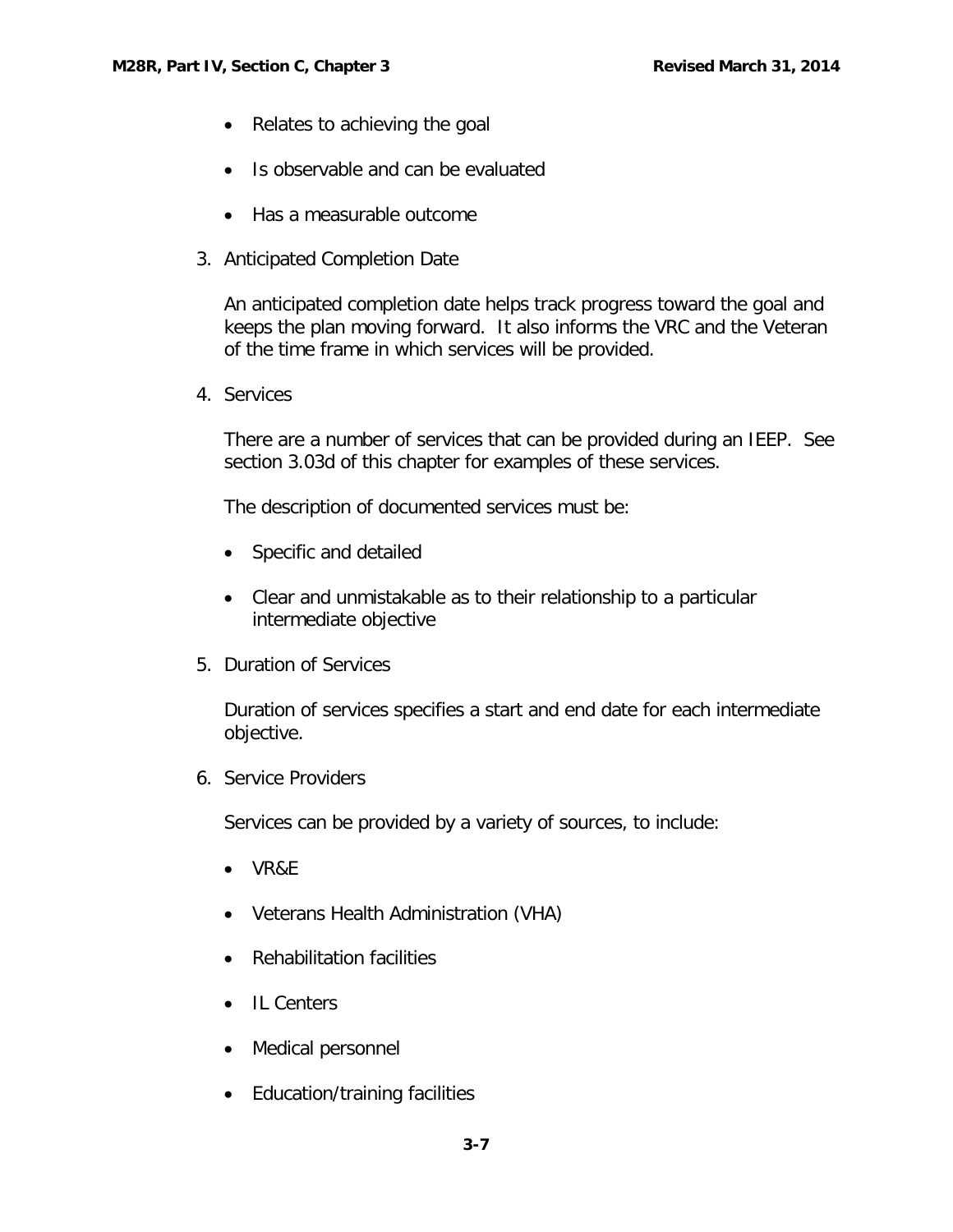The rehabilitation plan must list the contact information of the individual(s) providing services and include the following information:

- Name
- Address
- Telephone number
- Email address, if available
- 7. Evaluation Information

This section provides information on how the Veteran's progress will be measured during the rehabilitation process and provides an evaluation schedule. The following sources may be used to establish the evaluation criteria:

- College transcripts
- Training progress reports
- Medical records
- Self-report by the Veteran and/or the Veteran's family
- Other sources as appropriate

This section outlines the terms that will be used to measure satisfactory conduct, as required by 38 U.S.C. 3111. The VRC and Veteran must collaborate on the development of these terms since the successful development and implementation of a rehabilitation plan requires the full and effective participation of the Veteran in the rehabilitation process. See 38 CFR 21.362 and 21.364 for additional information and guidance on measuring conduct.

8. Progress Notes

Progress notes provide a place to document any additional information related to the plan.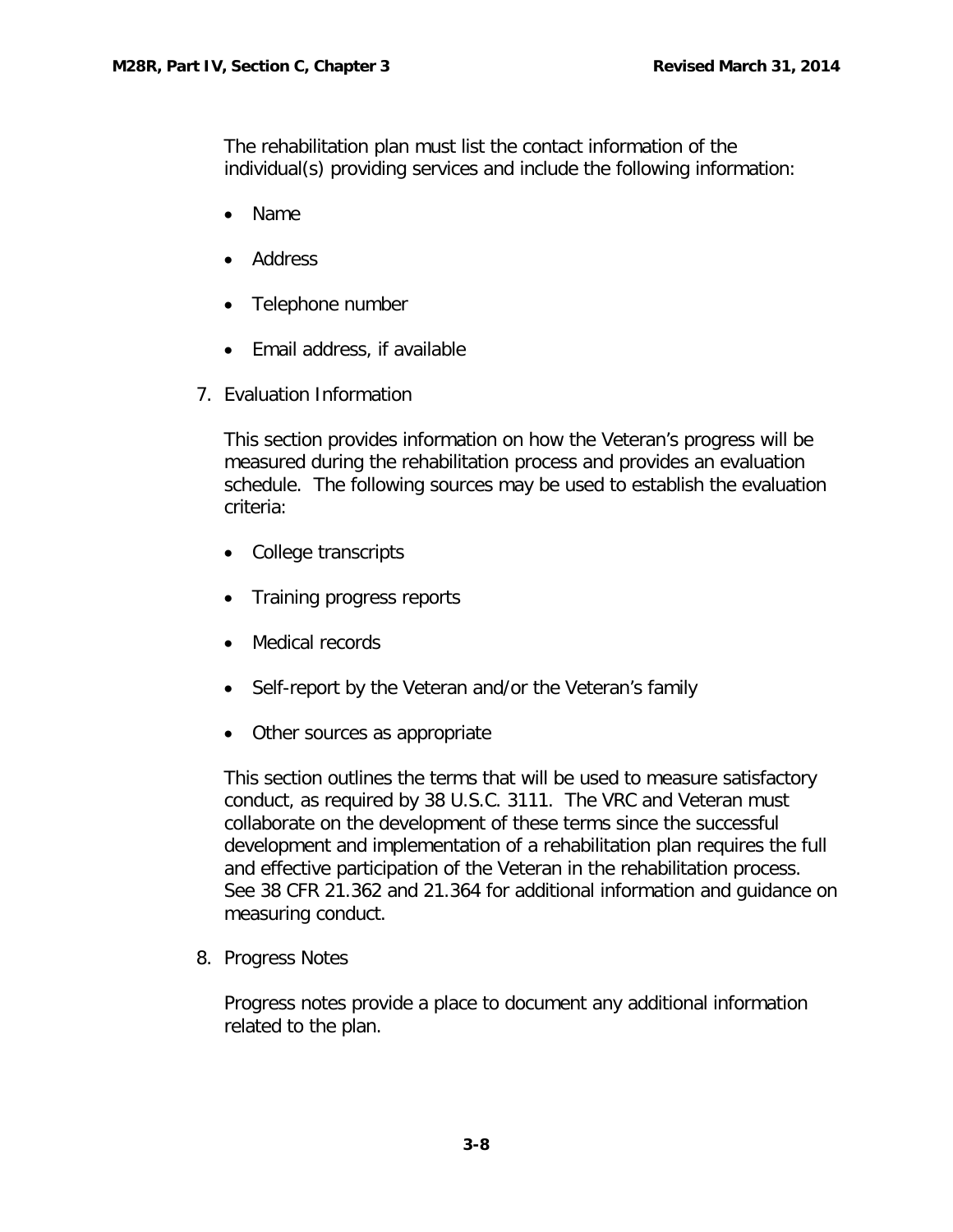It is important to note that when a court, with proper jurisdiction, has appointed a legal guardian or custodian for the Veteran, VR&E must develop the plan in consultation with the guardian or custodian.

<span id="page-9-0"></span>c. Levels of Case Management

There are three levels of case management based on the individual's needs. For those Veterans participating in an IEEP, the case management level must be either:

1. Level 2

Level 2 indicates that the Veteran needs guidance and structure but is able to follow through and stay on track. The Veteran may be recovering from recent setbacks and/or demonstrate the following characteristics:

- Circumstances interfere with the Veteran's progress in completing the rehabilitation plan, such as personal, family, emotional, financial or medical concerns
- Requires remedial instruction to prepare for post-secondary education placement tests

Level 2 requires face-to-face case management meetings at least once per academic term or at least three times per year for non-standard academic terms. For non-academic programs, face-to-face meetings are required once per month for the first three months, then quarterly.

2. Level 3

Level 3 indicates that the Veteran requires an intensive level of service to address multiple rehabilitation needs and will require frequent contact. Examples of circumstances that may require Level 3 case management are:

- Participation or placement in IL, rehabilitation workshops, special rehabilitation facilities, or Chapter 35 Special Restorative Training
- Chronic, inappropriate conduct and cooperation
- Behavior in violation of training establishment policies
- Severe impairments due to medical or neuropsychological condition(s)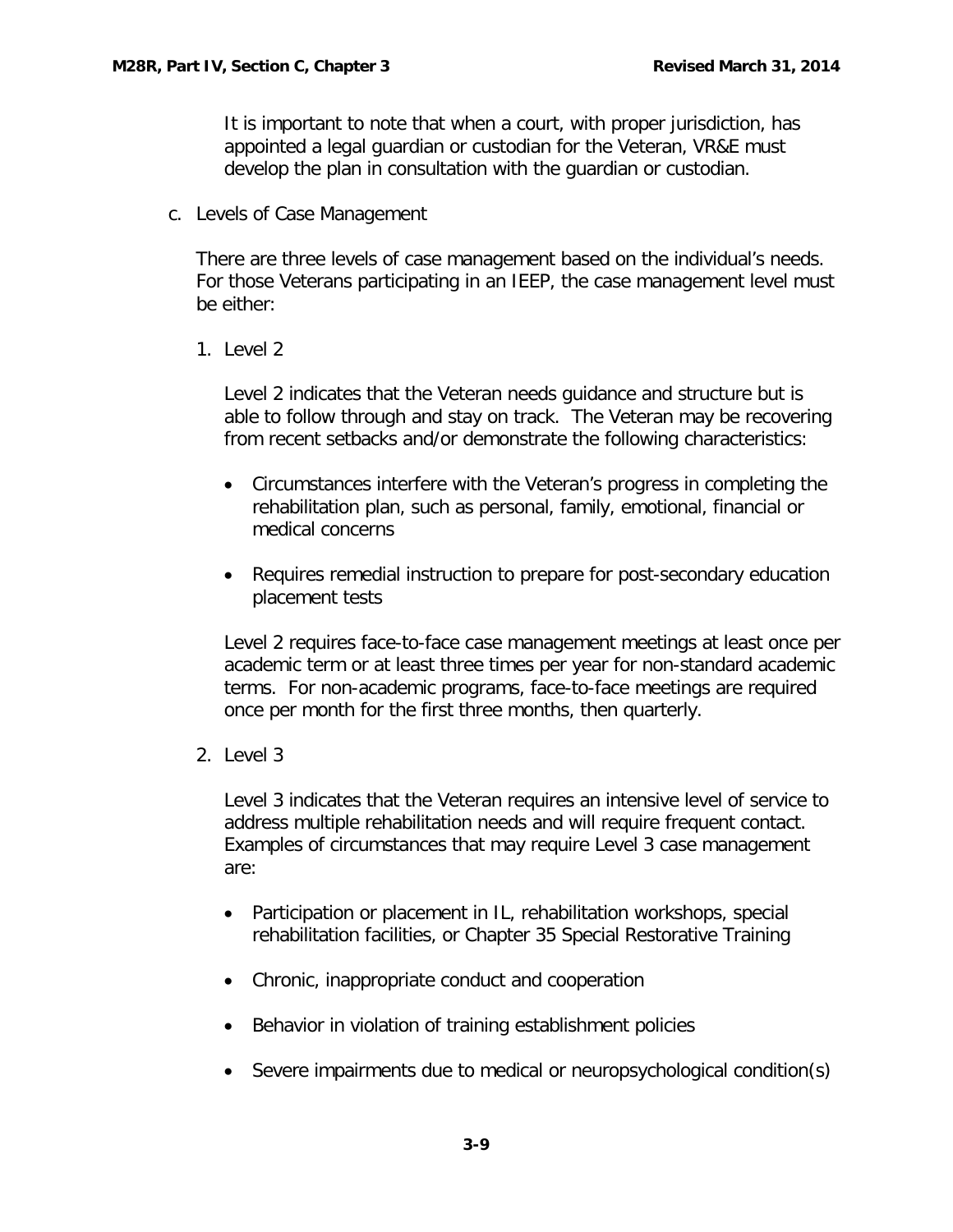- Substance abuse issues
- Homelessness
- Incarceration or threatened incarceration

Level 3 requires monthly, face-to-face case management visits.

<span id="page-10-0"></span>d. Corporate WINRS (CWINRS) Activity

CWINRS activity requires updates to the claims processing and disposition tabs prior to the development of the Individualized Extended Evaluation Plan (IEEP). This is accomplished through the following steps:

- Ensuring that the Serious Employment Handicap indicator is set to "Yes" by using the Update Disposition function on the Claim Processing tab
- Entering the date that Evaluation and Planning status is closed.
- Selecting Entitlement Code from the drop-down list.
- Selecting the correct Rehabilitation Claim Disposition from the drop-down list.
- Allowing CWINRS default selection of Award Payment System.
- Entering Pre-Rehab Salary using 4 digits, with the maximum entry of 9999.

When the VRC and the Veteran agree upon the services to be provided during the IEEP, the VRC must complete the rehabilitation plan data fields under the REHAB tab of CWINRS, performing the following steps:

- 1. On the Rehab Tab, select Add Plan to enable the Plan functionality.
- 2. Select program plan IEEP.
- 3. Select Employment Through Long-Term Services from the track selection drop-down option.
- 4. Set program cost limit.
- 5. Enter the annual review date.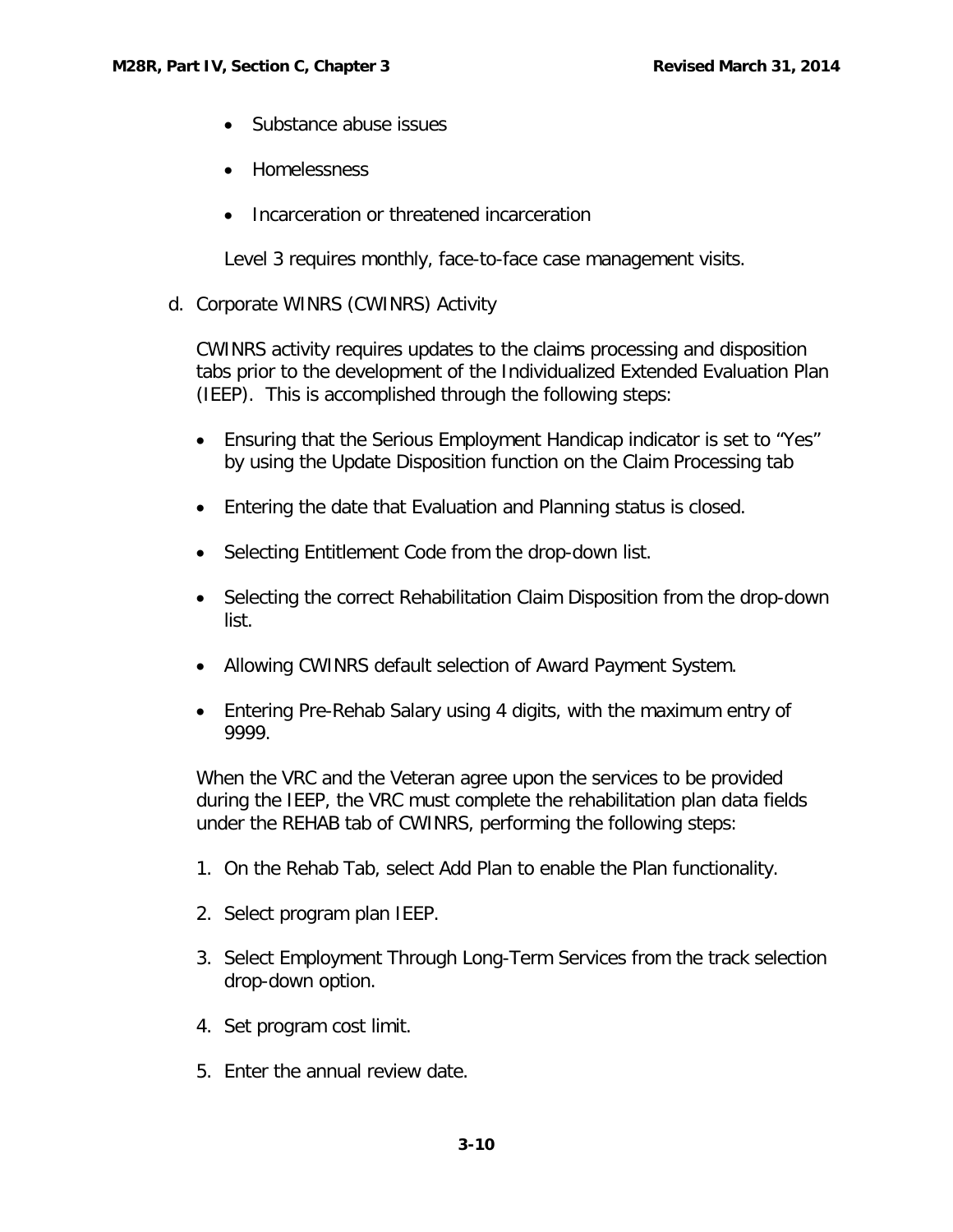- 6. Enter the Plan Modified date.
- 7. Chose "no" under self-employment (SE) goal.
- 8. Set level of case management, which is listed as Supervision Level in CWINRS (Level 2 or 3).
- 9. Enter the DOT code if known. If not, the use of DOT code 999 is permissable.
- 10.Enter the program goal.
- 11.At this point, the VRC must click OK to save the plan, then to add individual objectives using functionality on the Rehabilitation Plan screen.
- 12.Click OK to save.
- 13.Click Print Plan to print VAF 28-8882, Rehabilitation Plan, and VAF 28- 8872, Rehabilitation Plan Continuation Sheet (see Appendix O, VA Forms, for information on how to access VA Forms).
- 14.Prepare High Cost Memo as needed based on approval levels for program costs (see M28R.IV.C.1 for information on cost approval levels).
- 15.Use "Print Letters" to generate VAF 28-0957, Vocational Rehabilitation Guidelines and Debt Prevention.
- 16.Update CWINRS case status to extended evaluation (see 38 CFR 21.188 for additional information on extended evaluation status). This action will automatically update the Benefits Delivery Network (BDN) with the DOT code.
- <span id="page-11-0"></span>e. Complete the Orientation Process

The VRC must provide an orientation to ensure the Veteran understands the VRC's role and his/her role in the plan and to answer any questions the Veteran may have regarding the rehabilitation process. The rehabilitation plan and VAF 28-0957 are used to guide the orientation. The orientation emphasizes the following:

- Expectations for conduct and cooperation
- Requirement to report immediately changes in dependency, contact information, performance and rate of participation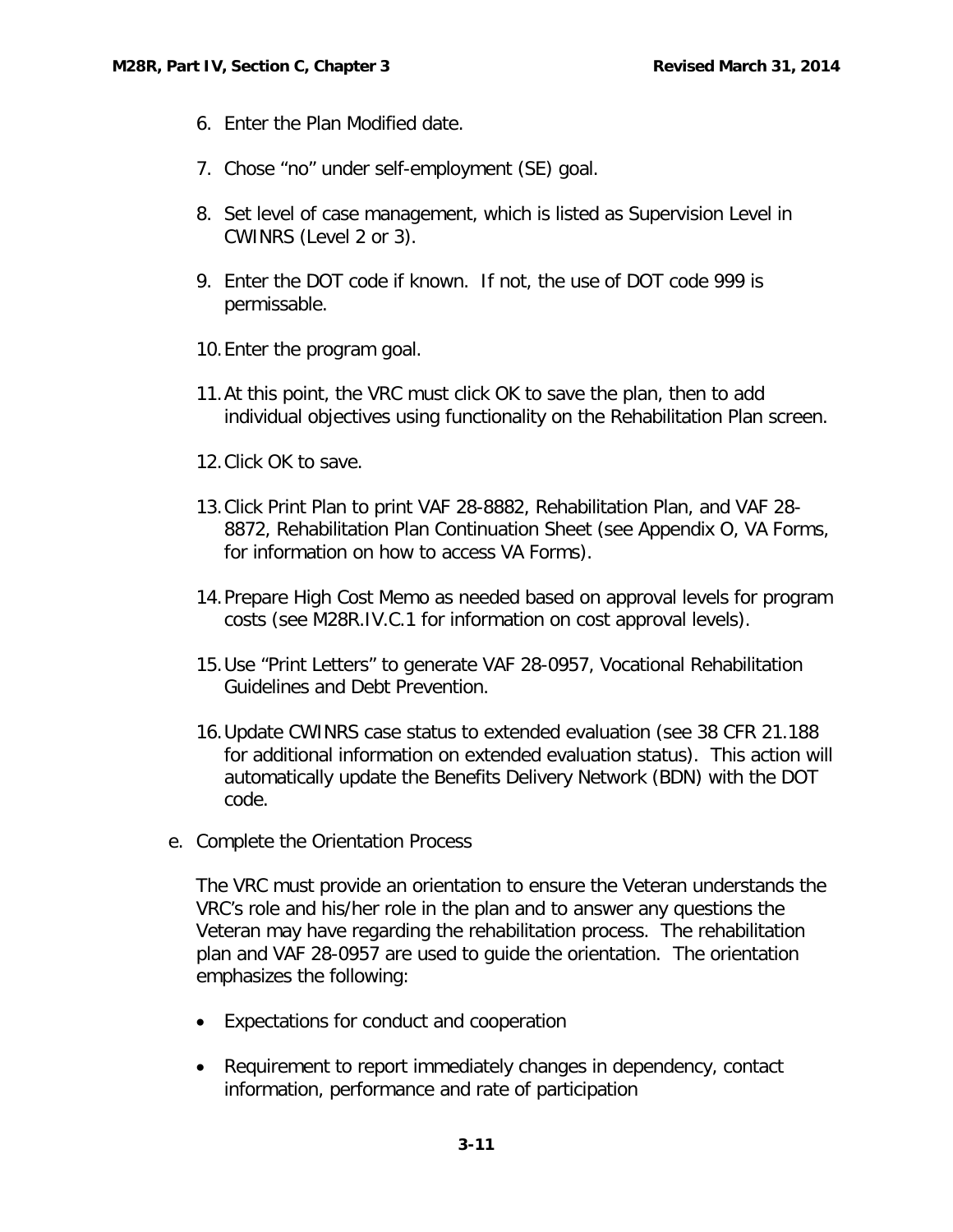• Process for obtaining supplies, medical treatment and other services outlined in the plan

Following orientation, the VRC and the Veteran must sign the rehabilitation plan and VAF 28-0957. The originals are placed in the right side of the CER folder, and copies are provided to the Veteran.

<span id="page-12-0"></span>f. Documentation of the Planning and Orientation Process

The VRC must document the planning and orientation process and all decisions made during plan development. The following information must be included on either VAF 28-1902n or in a CWINRS case note:

- Vocational Exploration Activities
- Suitability of Selected Vocational Goal
- Type of Plan
- Planned Services
- Retroactive Induction
- Program Charges and Costs
- Level of Case Management
- Other Considerations
- <span id="page-12-1"></span>g. Implementation of the IEEP

After these actions are complete, implement the services identified in the plan. Document all case activity in CWINRS notes or on VAF 119, Report of Contact. See Appendix O, VA Forms for information on accessing VA Forms.

See M28R, Part V, Section A for detailed information on plan implementation.

<span id="page-12-2"></span>3.05 Outcomes of Extended Evaluation Plans

There are three possible outcomes of an IEEP.

<span id="page-12-3"></span>a. The Achievement of a Vocational Goal is Reasonably Feasible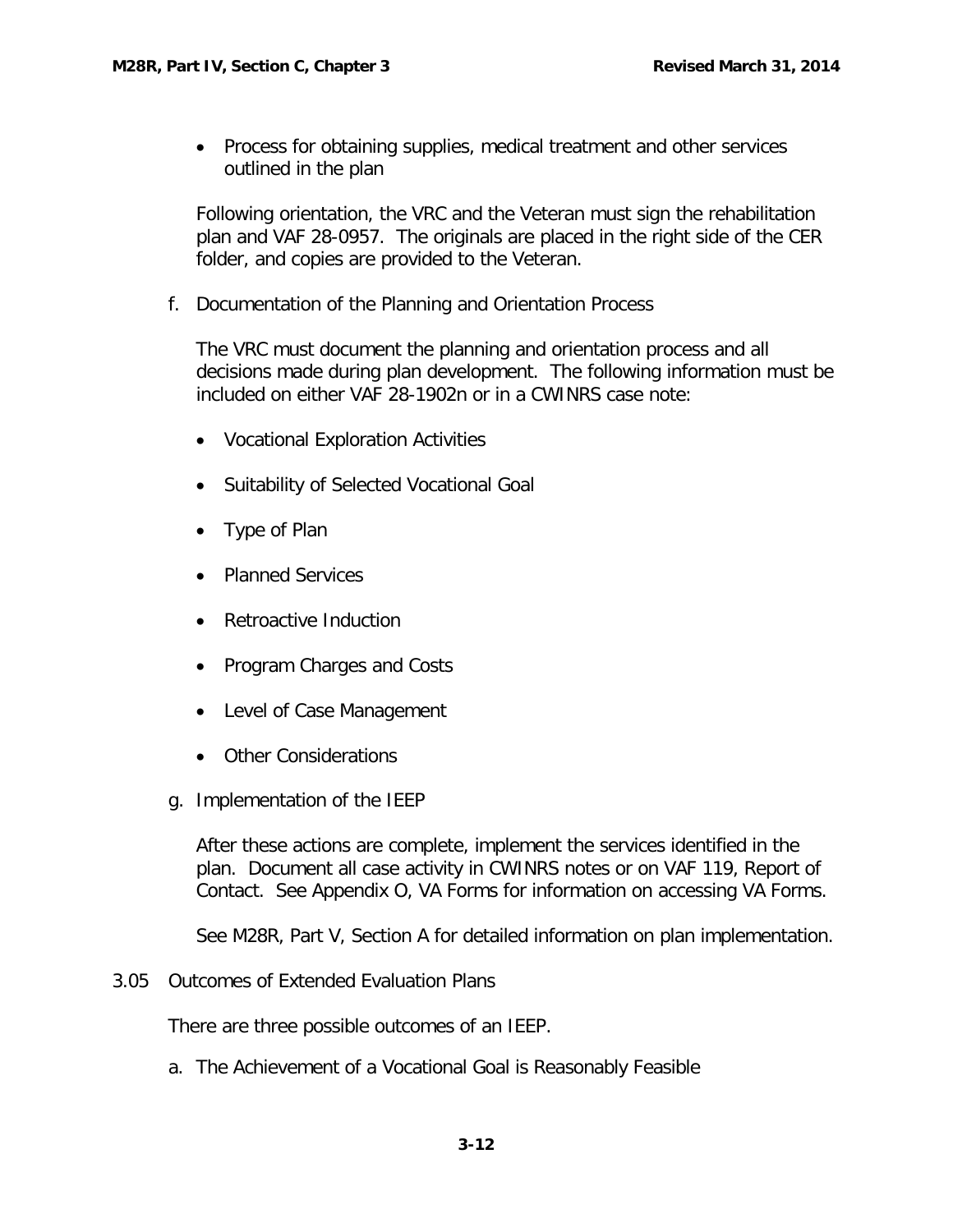38 CFR 21.53 states that the achievement of a vocational goal is reasonably feasible when the following conditions are met:

- 1. A vocational goal has been identified, and
- 2. The Veteran's physical and mental conditions permit training for the goal to begin within a reasonable period, and
- 3. The Veteran possesses the skills to pursue the vocational goal, or VR&E will provide the training necessary to achieve the goal.

When the outcome of the IFFP indicates that the achievement of a vocational goal is reasonably feasible, the VRC and Veteran will work together to develop an appropriate rehabilitation plan with a goal of employment.

<span id="page-13-0"></span>b. The Achievement of a Vocational Goal is Not Currently Reasonably Feasible

When the outcome of the IEEP indicates that the achievement of a vocational goal is not currently reasonably feasible, the VRC must consider the need for IL services and develop a program of IL services if appropriate.

If it is determined that IL services are not warranted, then the VRC must:

- Obtain VR&E Officer's concurrence on the decision that IL services are not warranted, and
- Provide the service center with a copy of the VAF 28-1902b explaining the facts of the case (if the Veteran has a disability rating of less than 100%), and
- Begin the discontinuance process (see M28R.V.A.7 for detailed information on how to discontinue a case)

It is important to note that finding that the achievement of a vocational goal is infeasible without a period of extended evaluation requires compelling evidence which establishes infeasibility beyond any reasonable doubt.

<span id="page-13-1"></span>c. It is Not Clear if the Achievement of a Vocational Goal is Currently Reasonably Feasible

In rare instances, the services provided during the period of extended evaluation do not lead to a definitive determination of feasibility. In this situation, 38 U.S.C. 3106 states that VR&E must resolve any reasonable doubt in the Veteran's favor by determining that achievement is currently reasonably feasible.